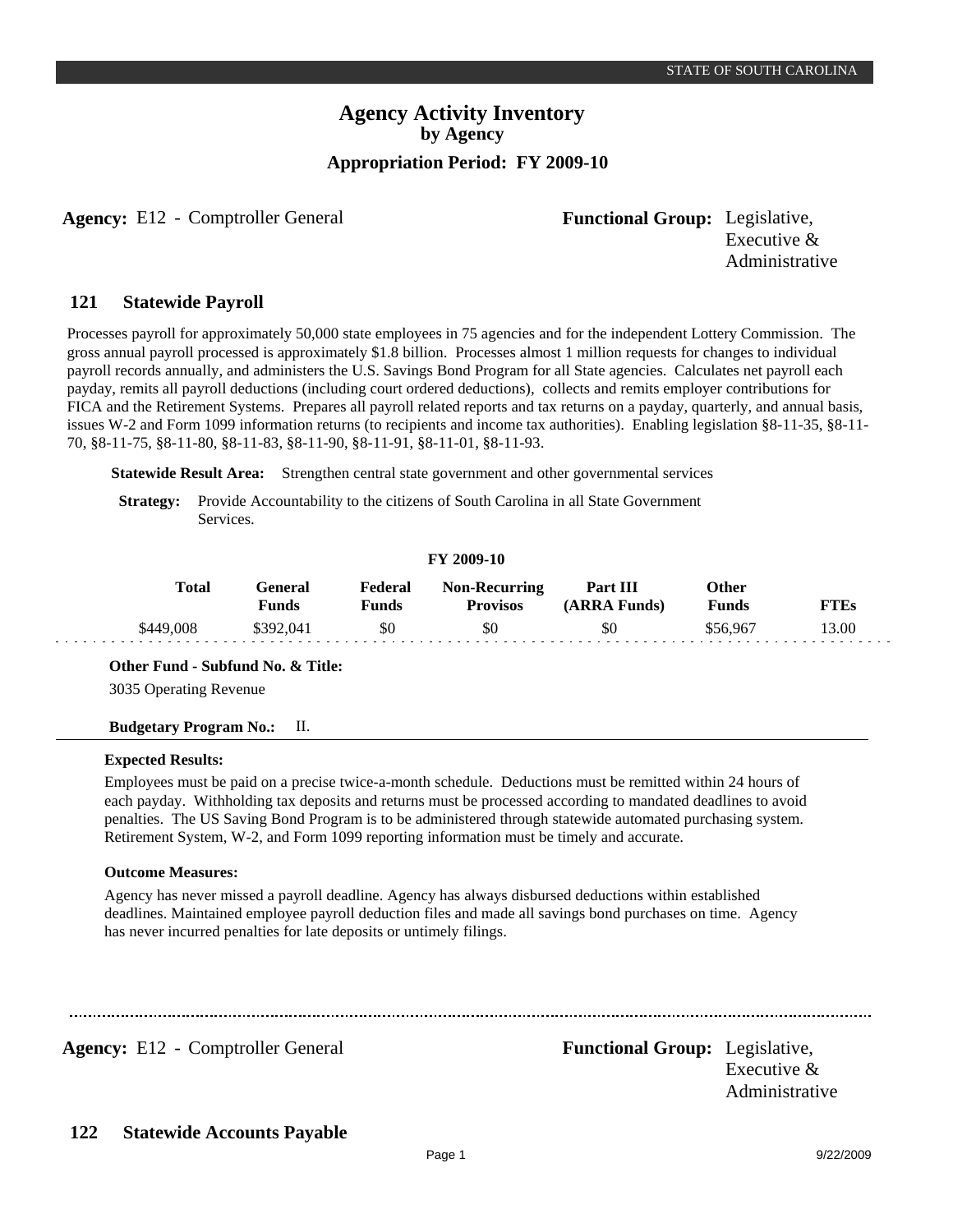Processes approximately 1.25 million requests for vendor payments each year from 75 state agencies. Reviews payment requests, certifies warrants for approved payments to the State Treasurer on a daily basis, maintains over 139,000 centralized vendor files to ensure accuracy with historical data, and prepares approximately 12,600 Form 1099's for income tax authorities. Administers the statewide Purchasing Card Program. Enabling legislation §11-3-130, §11-3-170, §11-3-185.

**Statewide Result Area:** Strengthen central state government and other governmental services

**Strategy:** Provide Accountability to the citizens of South Carolina in all State Government Services.

### **FY 2009-10**

| <b>Total</b> | Feneral<br>Funds | Federal<br>Funds | <b>Non-Recurring</b><br><b>Provisos</b> | Part III<br>(ARRA Funds) | Other<br>Funds | TTEs  |
|--------------|------------------|------------------|-----------------------------------------|--------------------------|----------------|-------|
| \$641.493    | \$592,085        | \$0              | \$0                                     | \$0                      | \$49,408       | 12.00 |

### **Other Fund - Subfund No. & Title:**

3035 Operating Revenue

#### **Budgetary Program No.:** II.

#### **Expected Results:**

Limit the average turnaround for approval of payment requests to no more than four business days. Increase and promote usage of the Visa Procurement Card to reduce the volume of individual disbursement requests and increase financial rebates to the State.

### **Outcome Measures:**

Average turnaround time is approximately 3 business days for payment processing. Total Purchasing Card Program rebate distributed to the General Fund and State Agencies in 2008 was \$3,207,294.

**Agency:** E12 - Comptroller General **Functional Group:** Legislative,

Executive & Administrative

#### **Information Technology 123**

Supports the SCEIS project team in implementing the new statewide computer system. Provides information technology application development, maintenance, production control, local area network (LAN) and PC support services for the Comptroller General's Office. Develops applications for statewide accounting and payroll, Optional Retirement Program (ORP), and internal agency administration. Provides LAN/PC support by maintaining and installing new servers, workstations and peripherals, and maintaining the agency WEB site, our primary means of promulgating accountability guidelines to state agencies. Enabling legislation H.R.J. 3799, 2005 SC Acts 151

**Statewide Result Area:** Strengthen central state government and other governmental services

**Strategy:** Provide Accountability to the citizens of South Carolina in all State Government Services.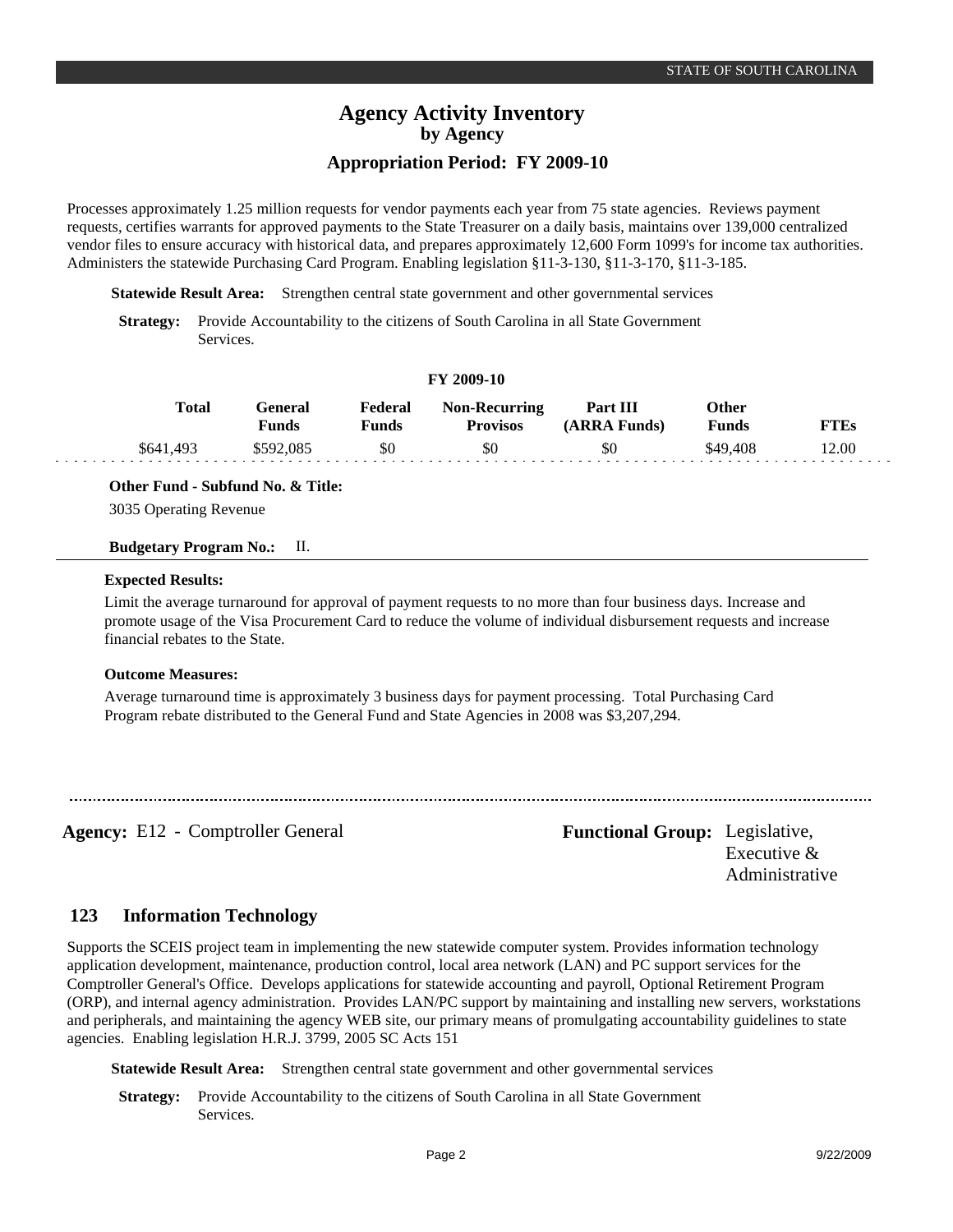#### **FY 2009-10 General Funds**  \$140,126 **Other Funds** \$355,630 **Federal Funds**  \$0 **FTEs** 14.00 **Total**  \$495,756 **Non-Recurring Provisos** \$0 **Part III (ARRA Funds)** \$0

#### **Other Fund - Subfund No. & Title:**

3035 Operating Revenue

#### **Budgetary Program No.:** IV.

#### **Expected Results:**

Support the SCEIS Financial Blueprint integration. Meet information technology needs to management's satisfaction. Develop new applications and/or modification of existing applications that are identified as necessary to meet agency program requirements. Complete and distribute all production processing for STARS agencies and the Comptroller General's Office as scheduled. Receive no exceptions from office's annual EDP audit. Perform activities at a cost that compares favorably with the estimated cost of contracting with private industry or other State agencies.

#### **Outcome Measures:**

Met all requested development and maintenance needs of the office. Developed the STARS/SAP interface to be used until SCEIS is fully implemented. Converted thirty agencies to the SCEIS system. Replaced the 30 year old "STARS" with SCEIS as the official "Book of Record" beginning July 1, 2009, enabling all transactions to post to SAP regardless of an agency's accounting system. Updated the agency WEB site to allow for more interactive use by agencies communicating with the Comptroller General's Office. Based on Executive Order developed the Spending Transparency and Stimulus Transparency website designed to keep the public informed and ensure the highest level of transparency and accountability possible. No audit exceptions were received from annual EDP audit performed as part of the statewide audit. The costs for all IT activities compared favorably to the estimated cost of contracting for these services from either the Budget and Control Board - CIO or through private services available on the State's contract for IT personnel.

**Agency:** E12 - Comptroller General **Functional Group:** Legislative,

Executive & Administrative

#### **Statewide Financial Reporting 124**

Provides centralized reporting of the State's financial activities in accordance with the program structure mandated by the General Assembly, Generally Accepted Accounting Principles (GAAP), and the Governmental Accounting Standards Board (GASB). Provides timely, accurate statewide financial data needed by State government and by external parties including national bond rating services, potential bond investors, other State creditors, citizen groups, and agencies of the Federal government. Enabling legislation §11-3-170, §11-3-175, §11-3-185, Annual Appropriation Act, Part1B, Section 59

**Statewide Result Area:** Strengthen central state government and other governmental services

**Strategy:** Provide Accountability to the citizens of South Carolina in all State Government Services.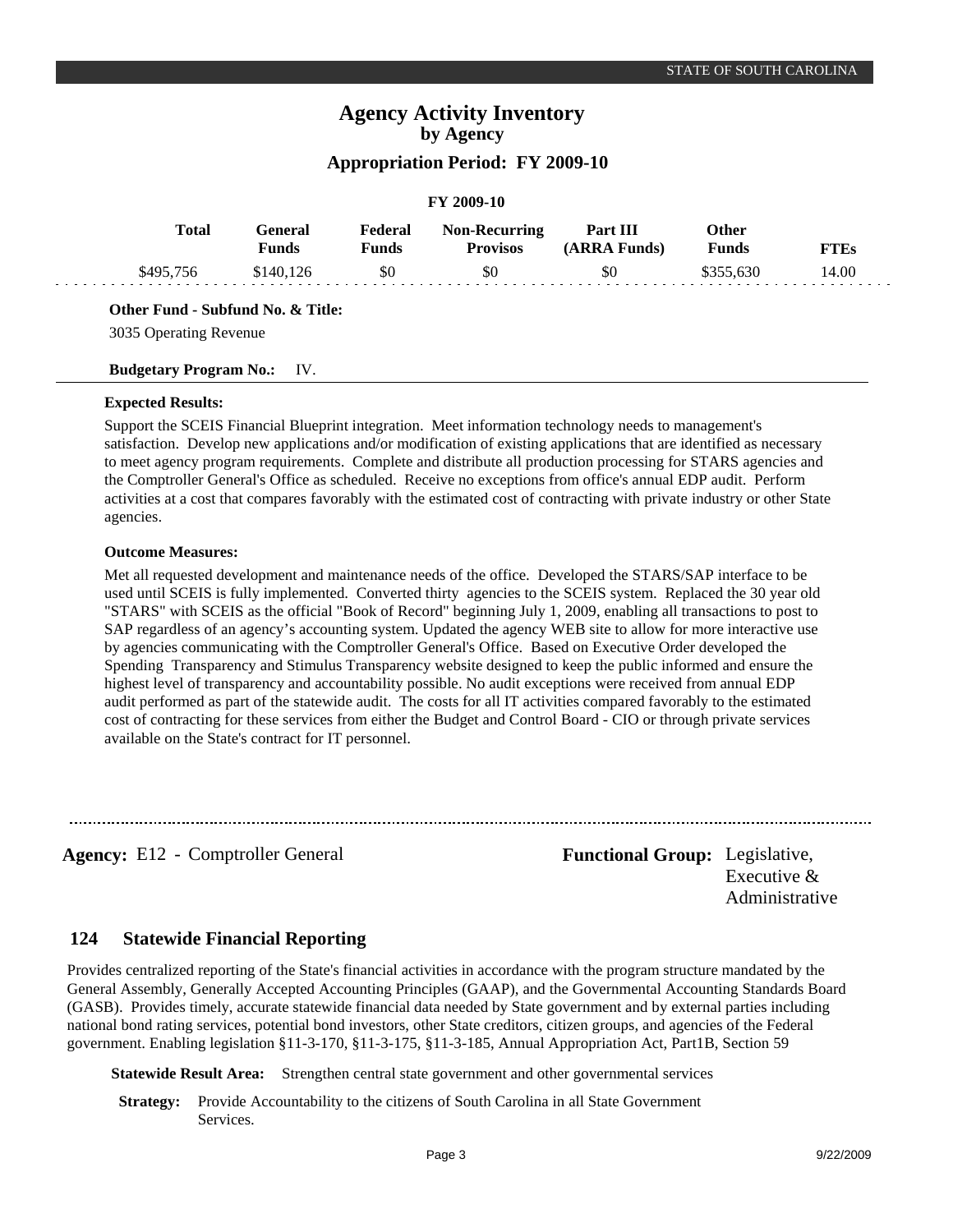# **Agency Activity Inventory by Agency**

## **Appropriation Period: FY 2009-10**

## **FY 2009-10**

| <b>Total</b> | General<br>Funds | Federal<br>Funds | <b>Non-Recurring</b><br><b>Provisos</b> | Part III<br>(ARRA Funds) | Other<br>Funds | <b>FTEs</b> |
|--------------|------------------|------------------|-----------------------------------------|--------------------------|----------------|-------------|
| \$492,460    | \$449.462        | \$0              | \$0                                     | \$0                      | \$42.998       | 1.00        |

### **Other Fund - Subfund No. & Title:**

3035 Operating Revenue

### **Budgetary Program No.:** III.

### **Expected Results:**

Produce the State's Comprehensive Annual Financial Report (CAFR) in accordance with GAAP, implementing all new accounting standards required by the GASB. Receive Government Finance Officers Association's Certificate of Achievement for Excellence in Financial Reporting for the CAFR. Produce General Fund bond statements and other reports as necessary to use in issuing the State's bonds.

### **Outcome Measures:**

Received an unqualified audit opinion on the CAFR. Earned the Certificate of Achievement for Excellence in Financial Reporting for the CAFR. Received national recognition for best improvement in time required to prepare and issue CAFR during past five years. Produced the first Popular Annual Financial Report (PAFR) (16 pages) and Citizens Report (4 pages). Received GFOA's PAFR award. Produced timely and readable bond statements that were used in numerous bond offerings.

**Agency:** E12 - Comptroller General **Functional Group:** Legislative,

Executive & Administrative

#### **Statewide Accounting Services 125**

Provides statewide accounting services for State financial activities. Maintains a data center for financial documents (e.g. STARS input, payroll) submitted by agencies to the Comptroller General's Office for verification and processing. (Documents received by the data center support the State's financial activities.) Administers the Unemployment Compensation Fund for State employees. Enabling legislation §11-3-50, §8-11-35 (D), Annual Appropriation Act, Part1B, Section 75, 75.5, Section 89, 89.34

**Statewide Result Area:** Strengthen central state government and other governmental services

**Strategy:** Provide Accountability to the citizens of South Carolina in all State Government Services.

| Total     | General<br>Funds | Federal<br>Funds | <b>Non-Recurring</b><br><b>Provisos</b> | Part III<br>(ARRA Funds) | Other<br>Funds | FTEs  |
|-----------|------------------|------------------|-----------------------------------------|--------------------------|----------------|-------|
| \$506.994 | \$487.458        | \$0              | \$0                                     | \$0                      | \$19.536       | 10.00 |

### **FY 2009-10**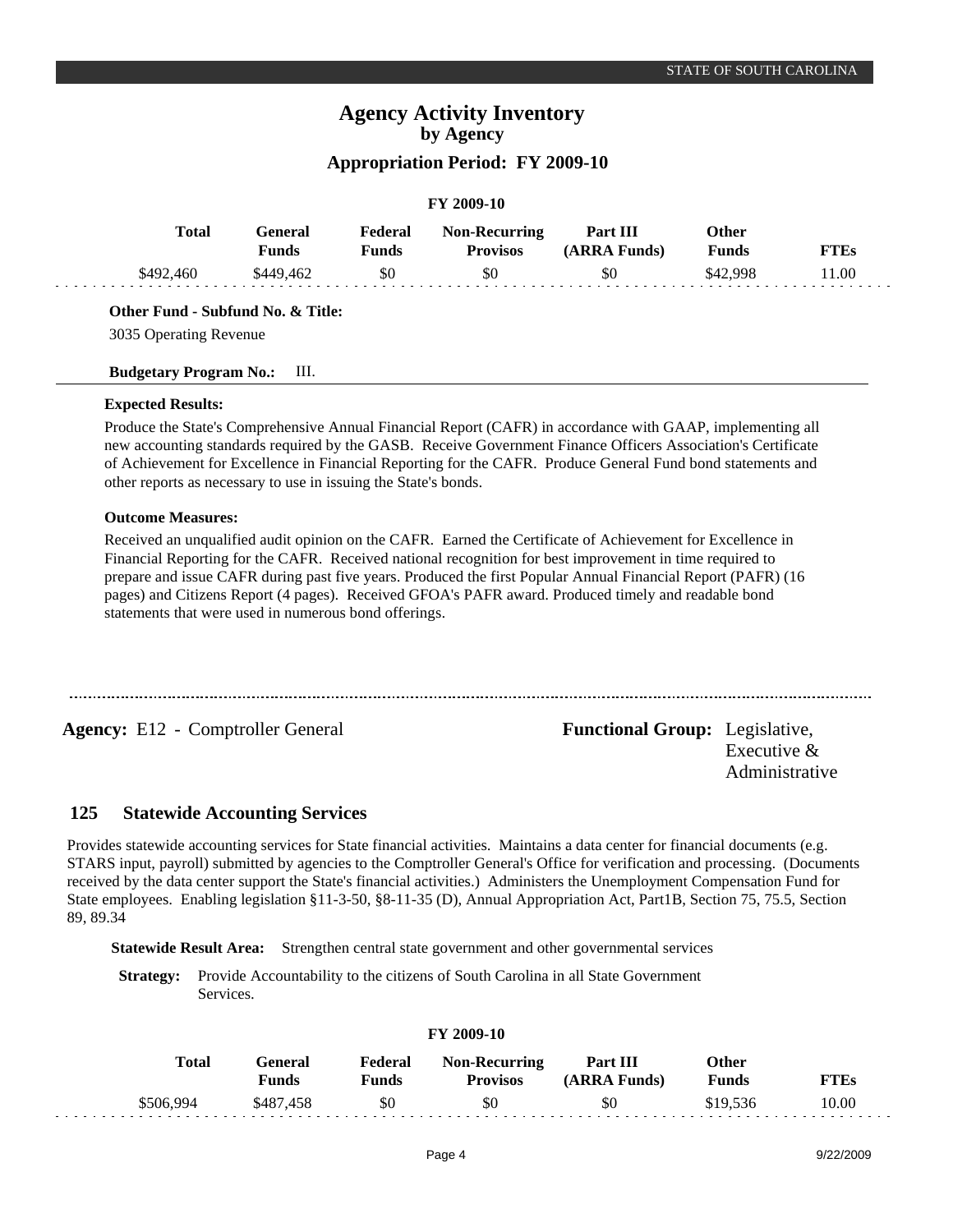#### **Other Fund - Subfund No. & Title:**

3035 Operating Revenue

#### **Budgetary Program No.:** V.

#### **Expected Results:**

Develop and maintain statewide accounting policies and procedures for state agencies. Provide technical accounting assistance to agencies. Monitor agencies' financial activities to ensure compliance with the annual Appropriation's Act. Distribute reports on financial activity to agencies daily, weekly, monthly, and yearly. Respond to requests for information by the General Assembly, federal agencies, media, auditors, and citizens. Prepare reports required by the General Assembly, such as the Dual Employment Report and the State Travel Report. Retain documents in accordance with the Public Records Act and established records retention schedules. Ensure that documents are available when requested by auditors, legislators, media, or other appropriate parties.

#### **Outcome Measures:**

Set up 100% (6,895) of the accounts required to account for the state's financial activities in accordance with the annual Appropriations Act. Monitored and accounted for \$64.2 billion of financial transactions in accordance with the Appropriations Act. Promulgated policies and procedures to state agencies via agency web site. Based on Executive Order, developed the Stimulus Oversight Accountability and Coordination Task Force in conformance with the American Reinvestment and Recovery Act. Distributed approximately 3,500 accounting reports to state agencies. Responded to 475 requests for information from the General Assembly, media, auditors and others. Processed and warehoused over 6.7 million documents in accordance with the State's Public Records Act and the Department of Archives and History's records retention schedules.

**Agency:** E12 - Comptroller General **Functional Group:** Legislative, Executive & Administrative

#### **Administrative Services 126**

Provides executive leadership and supervision of all office operations as well as provide coordination of agency activities of statewide functions. Provides financial services, communications, public information, administrative support and legislative liaison activity to support the agency's functions. Processes employee benefits for Aid to Subdivisions (County Auditors & Treasurers) and disburses salary supplements to county officials in accordance with the Appropriations Act. Enabling legislation Art. VI § 7 SC Constitution, §11-3-240, Annual Appropriations Act, Part1B, Section 85.1

**Statewide Result Area:** Strengthen central state government and other governmental services

**Strategy:** Administration

| Total     | General<br><b>Funds</b> | Federal<br>Funds | <b>Non-Recurring</b><br><b>Provisos</b> | Part III<br>(ARRA Funds) | Other<br><b>Funds</b> | <b>FTEs</b> |
|-----------|-------------------------|------------------|-----------------------------------------|--------------------------|-----------------------|-------------|
| \$612.952 | \$557.491               | \$0              | \$0                                     | \$0                      | \$55.461              | 7.00        |

**FY 2009-10**

**Other Fund - Subfund No. & Title:**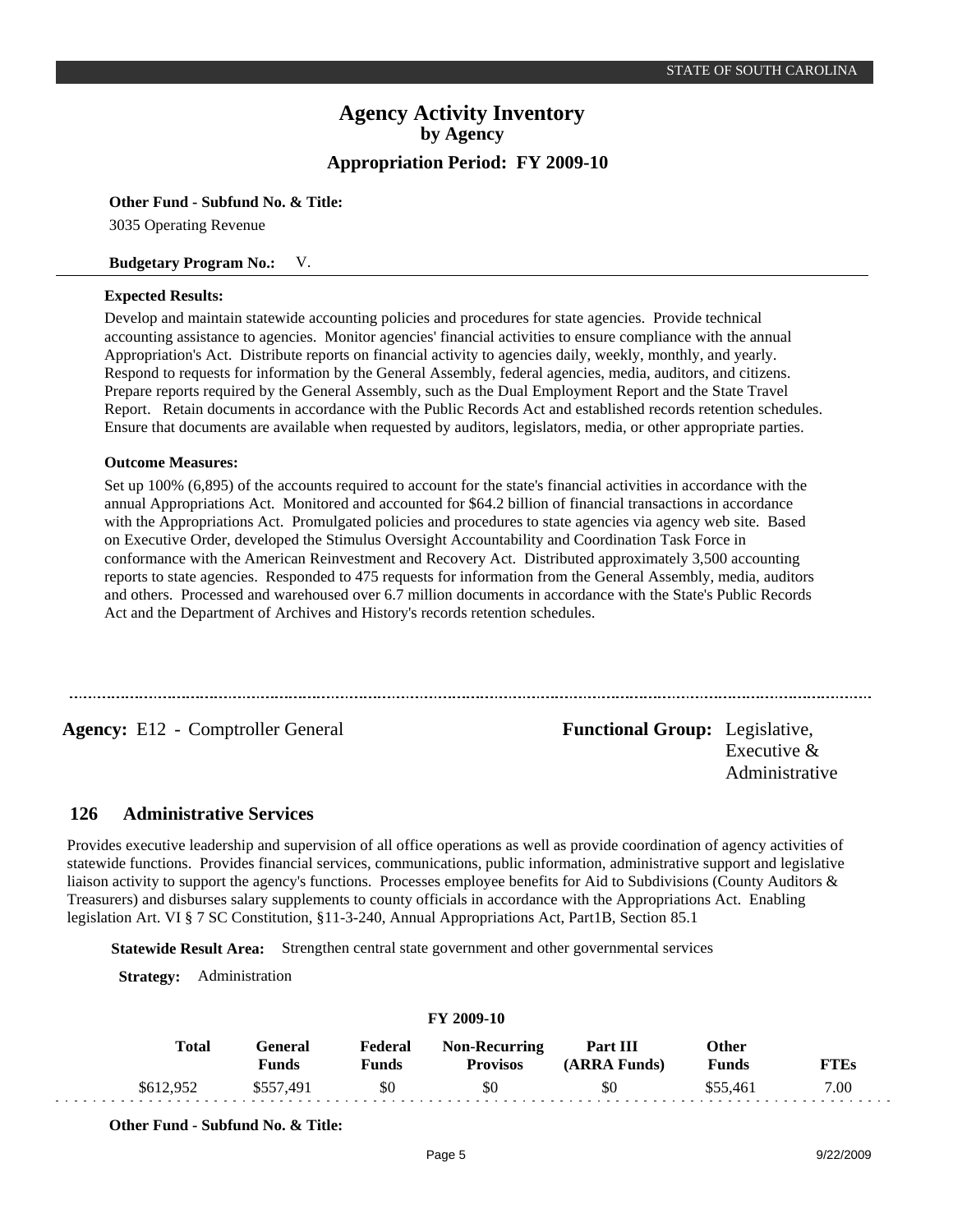3035 Operating Revenue

#### **Budgetary Program No.:** I.

#### **Expected Results:**

The Comptroller General serves as one of five members of the Budget and Control Board, the SCEIS Executive Oversight Committee, and Board of Economic Advisor working committees. Provide procurement, financial, and administrative support services for the agency. Provide payroll and benefits system for office staff; coordinate staff development and training. Strive for no audit exceptions in the areas of insurance, procurement, personnel, and finance.

### **Outcome Measures:**

Maintained and provided payroll and insurance records for all employees and for County Auditors and Treasurers. Disbursed 100% of required salary supplements to county officials. Provided information for all EPMS reviews, reclassifications, performance appraisals and increases for covered positions. Received no audit exceptions in the areas of insurance, procurement, personnel, and finance.

Agency: E12 - Comptroller General Functional Group: Legislative,

Executive & Administrative

#### **4.04% Mid-Year Reduction 9998**

4.04% Mid-Year Reduction

**Statewide Result Area:** Strengthen central state government and other governmental services

**Strategy:** FY 2009-10 4.04% Mid-Year Reduction

|                                   |                                               |                                | FY 2009-10                                     |                                 |                                     |                     |
|-----------------------------------|-----------------------------------------------|--------------------------------|------------------------------------------------|---------------------------------|-------------------------------------|---------------------|
| <b>Total</b><br>(\$105,723)       | <b>General</b><br><b>Funds</b><br>(\$105,723) | Federal<br><b>Funds</b><br>\$0 | <b>Non-Recurring</b><br><b>Provisos</b><br>\$0 | Part III<br>(ARRA Funds)<br>\$0 | <b>Other</b><br><b>Funds</b><br>\$0 | <b>FTEs</b><br>0.00 |
|                                   |                                               |                                |                                                |                                 |                                     |                     |
| Other Fund - Subfund No. & Title: |                                               |                                |                                                |                                 |                                     |                     |
| <b>NA</b>                         |                                               |                                |                                                |                                 |                                     |                     |
| <b>Budgetary Program No.:</b>     | NA                                            |                                |                                                |                                 |                                     |                     |
| <b>Expected Results:</b>          |                                               |                                |                                                |                                 |                                     |                     |
| <b>NA</b>                         |                                               |                                |                                                |                                 |                                     |                     |
|                                   |                                               |                                |                                                |                                 |                                     |                     |
| <b>Outcome Measures:</b>          |                                               |                                |                                                |                                 |                                     |                     |
| NA                                |                                               |                                |                                                |                                 |                                     |                     |